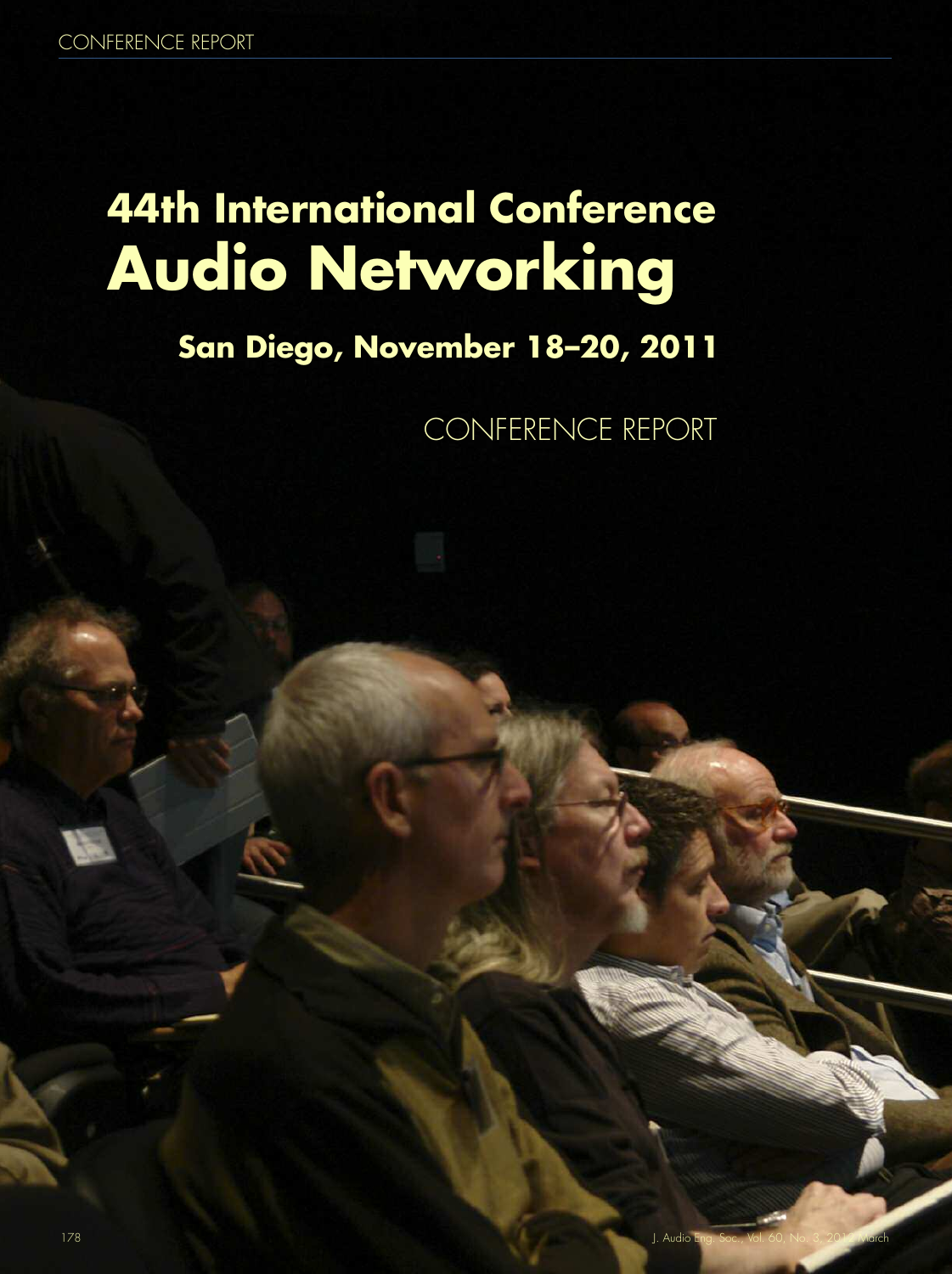

Nathan Brock opens the 44th International Conference

Audio networking is one of the great growth<br>areas in audio engineering. Over the last few<br>decades, the use of Ethernet and IP networks in<br>tudios installations and line audio has the stadilu areas in audio engineering. Over the last few studios, installations, and live audio has been steadily growing, from Ethersound and CobraNet through Livewire and Dante to emerging technologies like AVB (Audio Video Bridging). Audio networking is also a hot research topic in the academic community, with experimental work on low-latency transmission over transcontinental networks and telematic performance. As networking evolves, and as networking infrastructure becomes cheaper and faster, professional audio and other media data are poised to take up a larger portion of the world's overall bandwidth. Audio engineers of all types will likely be affected by networking in the near future, if they aren't already, and the AES is at the forefront of development of the tools to understand and use those networks.

The AES 44th International Conference was held November 18–20, 2011, in San Diego, California, on the campus of the University of California, San Diego. This was the first time the AES convened an international conference on the topic of audio networking, and the first ever opportunity to bring together the major luminaries in this field at a dedicated event. Attendees came from as far afield as Japan, Australia, Saudi Arabia, and South Africa. Given the rapid rate of development and research in networking, the conference was a valuable opportunity to take a snapshot of a field in transition and gauge the major trends that will affect near-term product development and long-term research goals.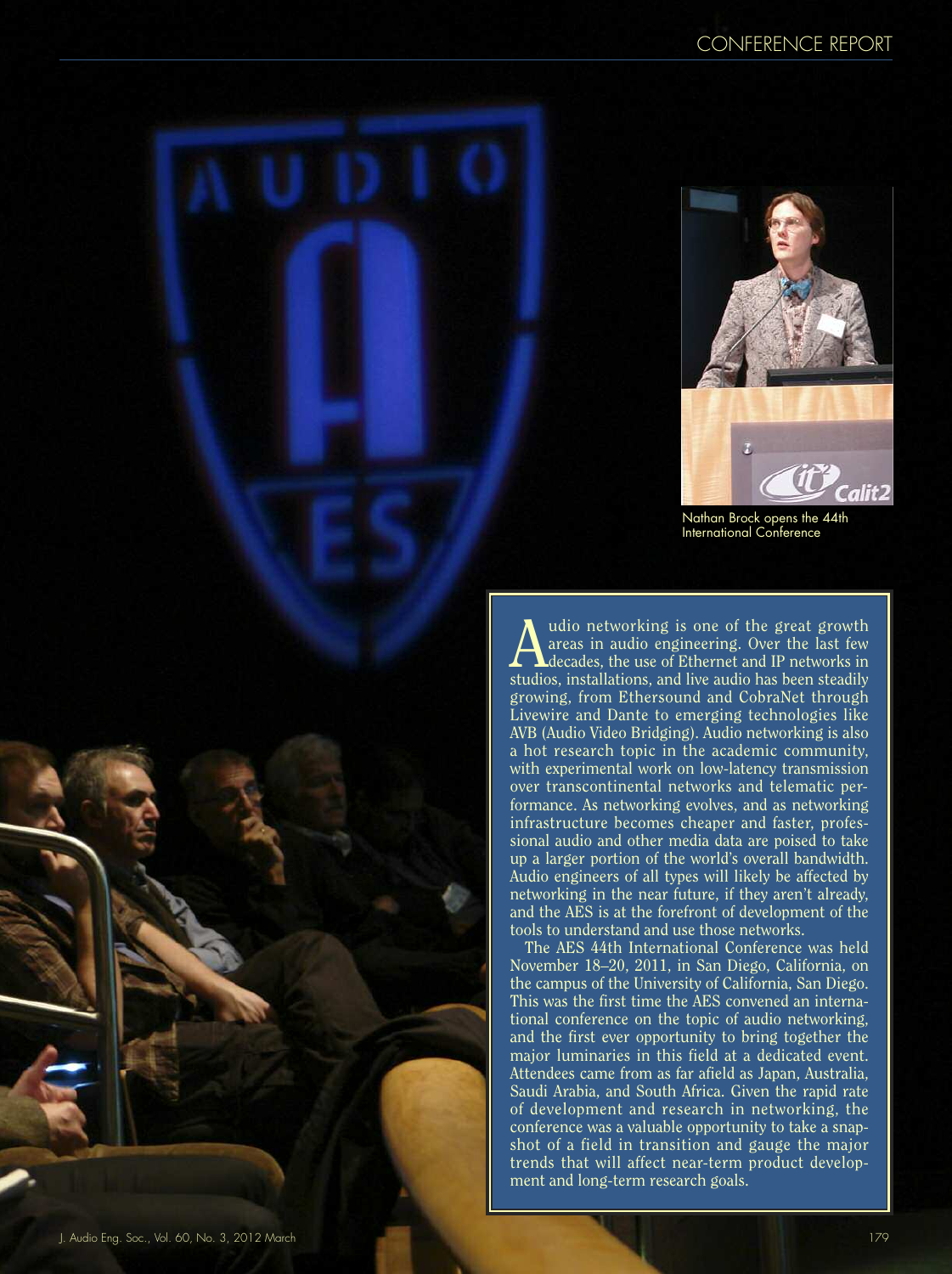Chair of the conference was Nathan Brock, a researcher at UC San Diego in the California Institute for Telecommunications and Information Technology (CalIT2) division. Papers chair was Chris Chafe of Stanford University, Thomas Sporer of Fraunhofer IDMT served as treasurer, while Peter Otto (also of CalIT2/UC San Diego) was secretary. Industry sponsors of the conference included Audinate, the AVnu Alliance, DTS, and MeyerSound, without which the conference would not have been the success it was.

More than 65 attendees participated in a technical program consisting of 17 papers, 5 panel discussions, three major technology demonstrations, and a banquet. These were organized by topic; the field of audio networking is quite broad, and one hope of the conference was that researchers from diverse fields in networking could learn about activity in complimentary areas. Some of these topics included broadcasting use cases for networks, performance over networks, audio network control protocols, and audio network product design.

### **DAY ONE**

The conference opened on Friday morning with remarks from conference chair Nathan Brock. These comments were followed by a paper session on new directions in streaming audio; a highlight of this session was a paper by Kevin Gross predicting near-future developments in audio networking by examining recent trends in



Kevin Gross predicts developments in audio networking.

media streaming and perceived demand in the coming years. A second paper session followed lunch, this one focusing on network control and distribution. Several authors from Richard Foss' laboratory at the University of Rhodes in South Africa delivered reports on the development of the XFN control standard, while Nicolas Bouillot from McGill University gave a fascinating paper describing a method for delivering multichannel content over the web for a novel music rehearsal application.

Following this paper session was a unique demonstration of networked control protocols. Engineers and developers from a wide variety of manufacturers of networked devices discussed and demonstrated the control aspects of their products. Audinate, Bosch, LabX, UMAN, and MeyerSound were represented, giving the audience an opportunity to compare differences in methodol-

ogy and functionality. A local network was set up in a demonstration theater, and several different devices controlled audio streams while the developers described their technical capabilities. A spirited questionand-answer period followed, in which interoperability and the relationship between control protocols and various streaming devices were key topics. The evening ended with a Greek-style banquet at the UC San Diego Faculty Club.



Thomas Sporer acted as the conference treasurer.



Peter Otto was the conference secretary.

# **DAY TWO**

Saturday began with a paper session on telematic performance. In these performances, musicians play together over networks despite being thousands of miles apart from one another. Low-latency audio streaming allows the performers to play in sync, within given limits, while streaming video allows audiences at each location to see all of the performers. Various strategies are used to mitigate the inherent transmission delay over networks; latency, and its effects, is a primary concern for researchers in this field. Alain Renaud delivered a paper describing several strategies for compensating for situations in which latency is particularly troublesome, while Alexander Carôt discussed methods for networking the gestures of a conductor to improve coordination between sites.



The entire conference party together with remote contributors shown on the screen in the background.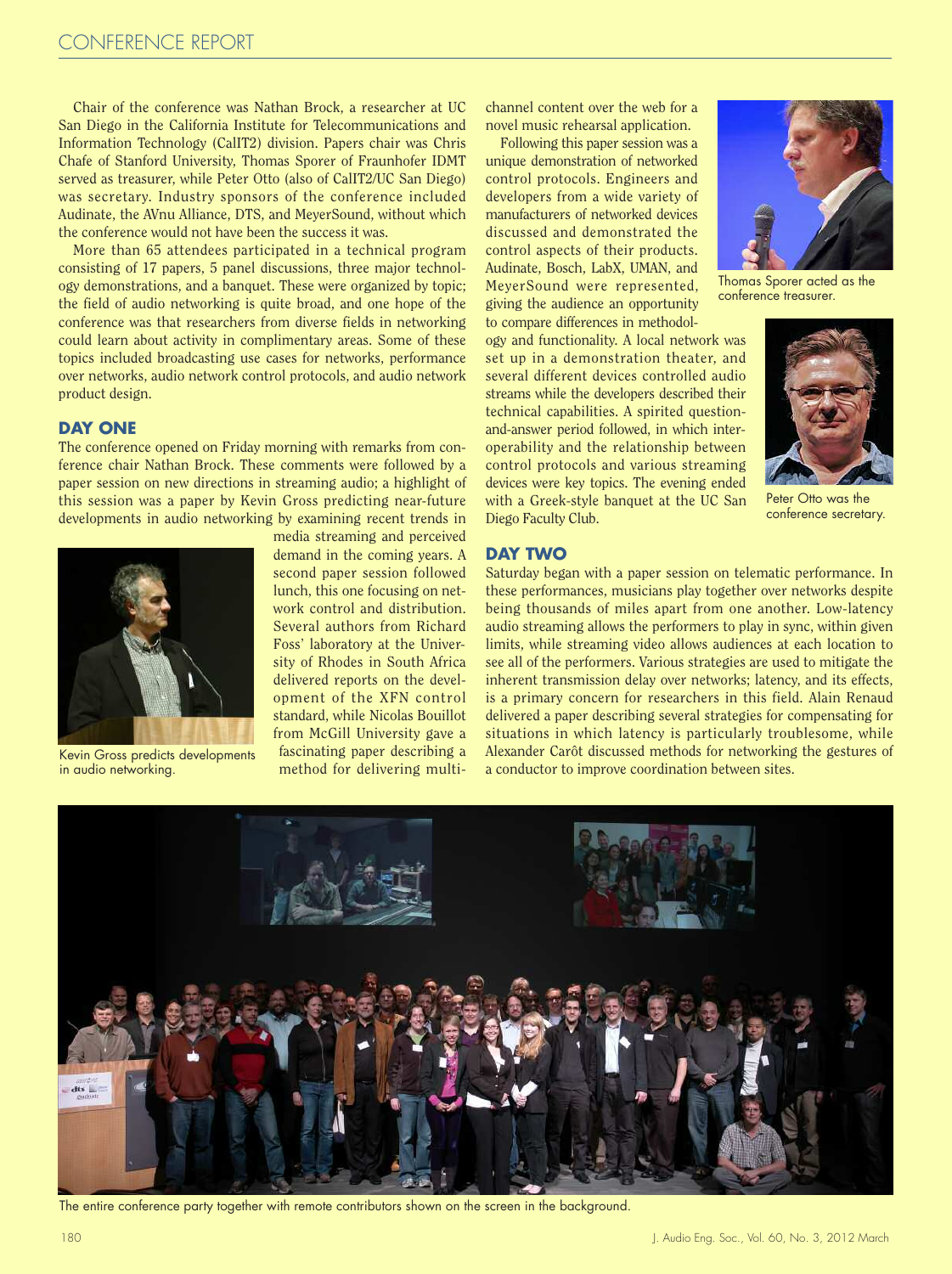

A panel tackles the topic of distributed performance using telematics: from left, Synthia Payne, Alain Renaud, David Willyard and Alexander Carôt.

After lunch was a tour of the CalIT2 facilities. This included several significant research areas at UC San Diego, including ultrahigh-definition video; a 24-channel surround audio space; massively multiscreen display walls; and the CAVE, an immersive 3- D visual environment with accompanying audio.

Kevin Gross then chaired a panel discussion on audio network product design, featuring developers of AVB, RAVENNA, Dante, and CobraNet. The speakers gave descriptions of their protocols, along with implementation strategies for device manufacturers. This was followed by an active discussion period that focused on the resources available to build products taking advantage of these protocols. Understanding the different capabilities and intended uses of each protocol is very important in choosing which protocol to apply to a given use case.

After a short break, Alexander Carôt returned to the podium to lead a panel discussion on telematic performance. The panelists represented both academic researchers and representatives of companies trying to commercialize performance over networks. In particular, all four speakers were concerned with bringing telematic performance to the public, using the public Internet as the transmission network. In the past, most telematic performances have used academic research networks, taking advantage of the quality of service (QoS), high guaranteed bandwidths, and low transmission delays of those networks. In using the Internet for performance, the speakers on this panel, including David Willyard of MusicianLink, Alain Renaud of Bournemouth University, Manfred Rürup of DigitalMusician, and Synthia Payne of the University of Denver, have had to find ways to compensate for low QoS and high latencies. After a series of short talks describing their methods, the panel responded to audience questions exploring the future of this dynamic field.

The final Saturday event was one of the highlights of the conference: an actual telematic performance, using the high-bandwidth research networks of UC San Diego to connect musicians in three sets. The first part of the performance involved Chris Chafe playing cello at UC San Diego, Pauline Oliveros on accordion at Rice University in Houston, and Ricardo Arias playing the innovative balloon kit at La Universidad de los Andes in Bogotá, Colombia. The three musicians improvised together over the network using the audio streaming software JackTrip (developed by Chafe's group at Stanford University), while video was streamed using H.323 devices.

In the second set, Caprice Strings played traditional classical string quartet repertory, including pieces by Bach, Beethoven, and



Papers chair Chris Chafe performs on cello in San Diego together with a remote Pauline Oliveros, based in Houston.



Nathan Brock introduces an innovative string quartet performance with two players in San Diego and two at UC Irvine (shown on screen).



Pianist John Mark Harris in San Diego accompanies flutist Reiko Manabe in Japan.

Mozart. Two of the performers played at UC San Diego and the other two at UC Irvine. This was possible because of the highly optimized network between the two UC campuses, which are about 100 miles apart from one another. Using hardware audio-over-IP devices manufactured by Axia, and uncompressed video streaming using UltraGrid software and specialized video cards, the one-way audio delay was less than 10 ms, well below the tolerance of musicians in these performances.